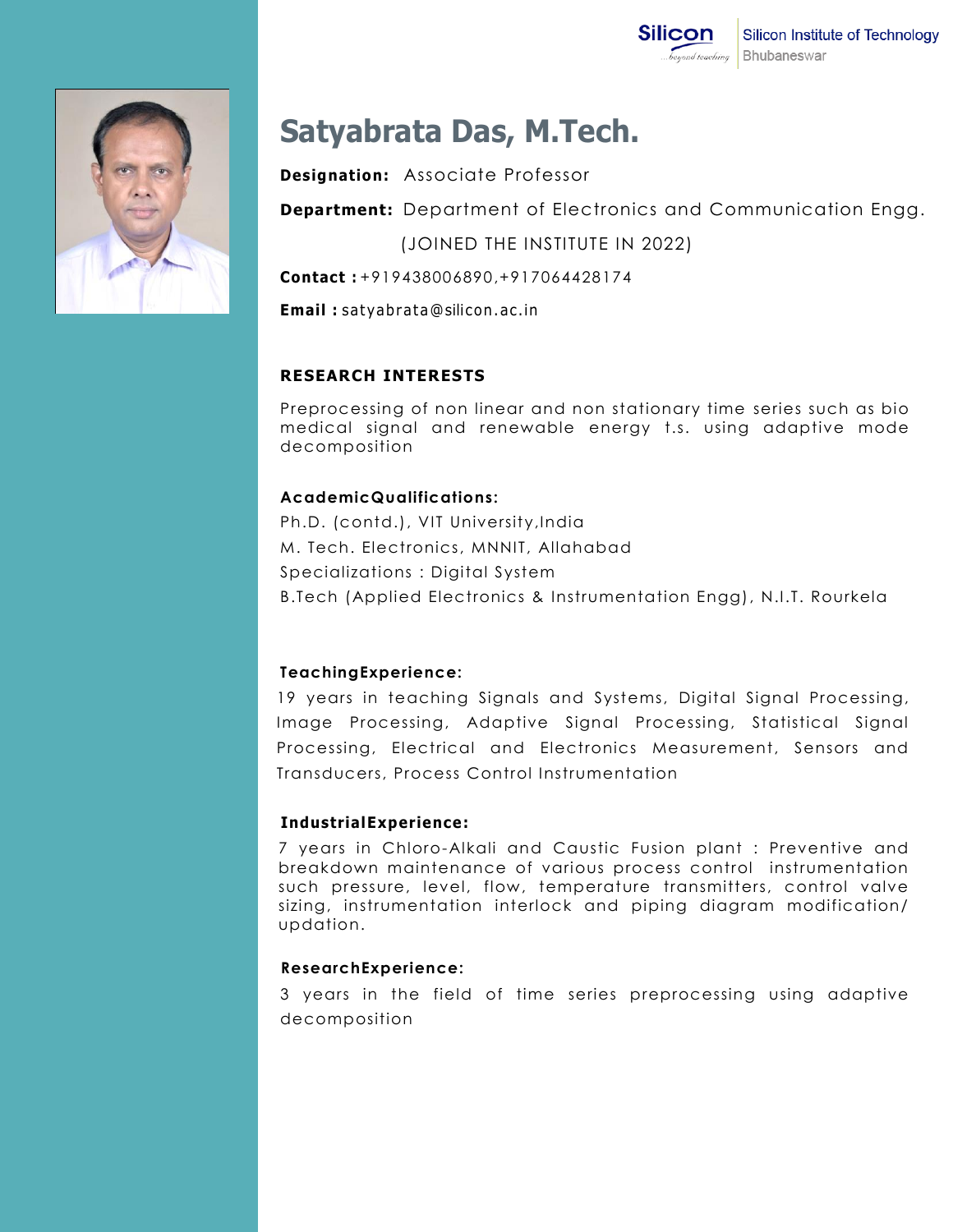### **JOURNAL INTERNATIONAL:**

- [1] Review of Adaptive Decomposition-Based Data Preprocessing for Renewable Generation Rich Power System Applications, **Das S**, Prusty B R, Bingi K, Journal of Renewable and Sustainable Energy(AIP)vol. 13, no. 6, (2021)1-20
- [2]. Whirl Orbital Response Control of Micro Rotors With Flexural Modes, Abhro Mukherjee, **Satyabrata Das**, Sabyasachi S Sengupta. The International Journal of Acoustics and Vibration, vol. 23, no. 3,(2018)343-354
- [3]. Numerical Simulation of a small size rotor with self induced instability using sliding mode and FOPID controller and their comparison" International Journal of Mechatronics and Applied Mechanics, Abhro Mukherjee, **Satyabrata Das**,International Journal of Mechatronics and Applied Mechanics (2018) vol. 3,(2018), 28-36
- [4]. A Simple Linear Quadratic Regulator Approach for Active Stabilization of Mini Rotors Due to Spinning Dissipation, Abhro Mukherjee, **Satyabrata Das**,Journal ofInternational Information and Engineering Technology Association, No.4,Vol.73(2018),171-181
- [5]. Stabilizing Varying Eccentricity Problem In Hydrodynamic Bearings Using Elegant Control Strategies, S.J Siva Abhishek, Niranjan kumar Gupta, Abhro Mukherjee, **Satyabrata Das**, Journal of Instrumentation Technology & Innovations, No.3,Vol.6(2016),14-20

### **Conferences:**

- [1]. Time Series Decomposition Techniques for Renewable Generation Applications, **Satyabrata Das**, B Rajanarayan Prusty, Kishore Bingi, Kaibalya Prasad Panda, and Gayadhar Panda,1st International Symposium on Sustainable Energy and Technological Advancements ISSETA 2021: 24th -25th September, 2021
- [2]. Conformal Mapping Based Control Approach for Rotor Supported On Journal Bearing Aayush Bhadani, Abhro Mukherjee and **Satyabrata Das**, Contemporary issues in computing(CIC), Intelligent Computing and Industry Design(ICID) 2(1),pp.134-136,2020
- [3].Performances Comparison of Non linear Hydro dynamic Journal Bearing with Rotor Internal Damping Using Optimal and Fractional Order Controllers Aniruddha Roy, Abhro Mukherjee and **Satyabrata Das**, CALCON, pp 418- 422, IEEE Conference2017